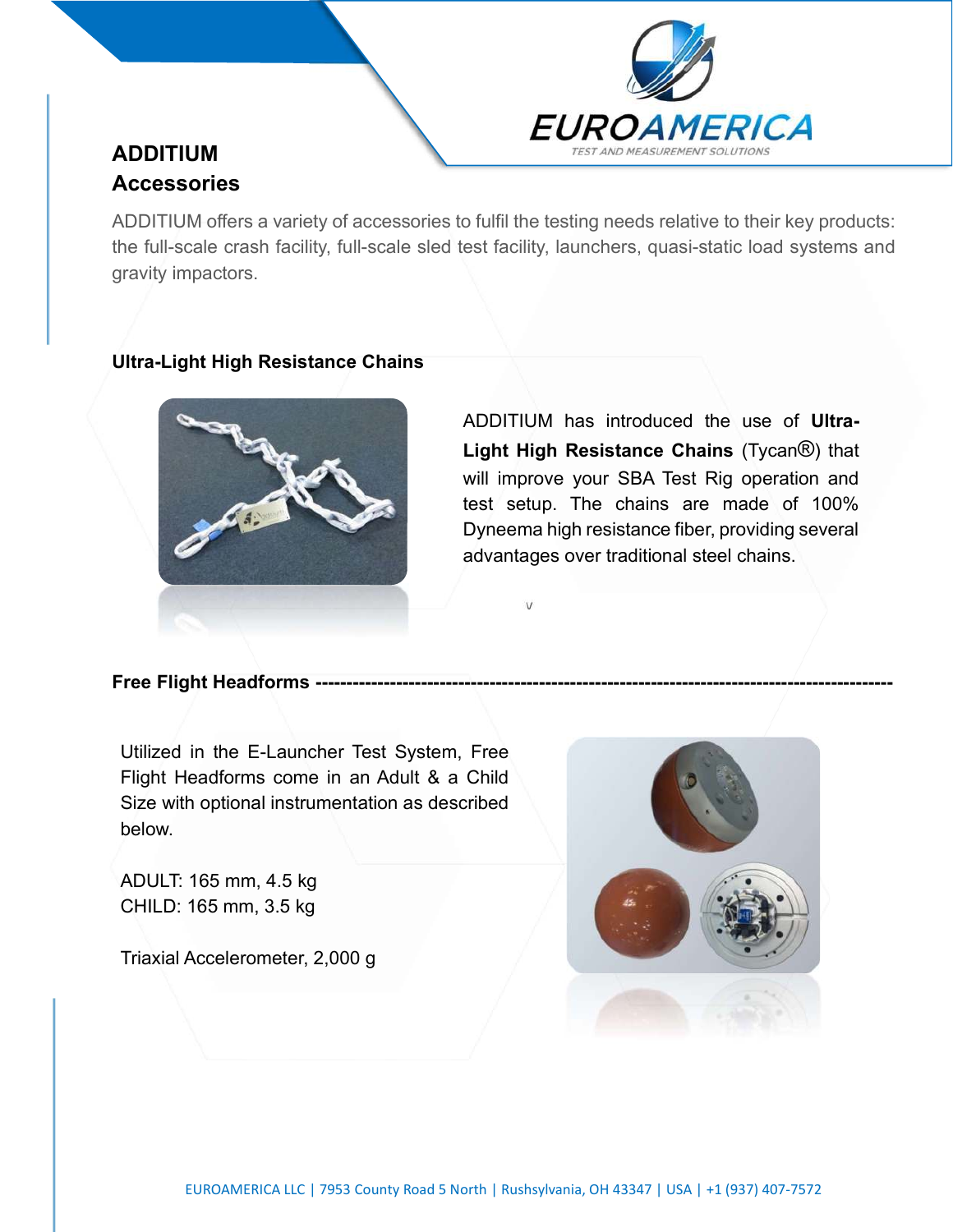

# Accessories, Continued

### Free Flight Legforms



The Flex PLI Legforms and the Lower Leg Legforms (EEVC) are used with the E-Launcher Test System and include a variety of instrumentation options:

Flex-PLI: Strain Gauges Lower Leg: Accelerometers & Potentiometers

## Guided Upper Legforms -----

Used in pedestrian passive safety testing, the Guided Upper Legform comes with optional strain gauges and is used with the E-Launcher Test System.



#### **Free Flight Body Block --------**



Black Tuffy Dummy (34kg) for ECE R12, FMVSS 203 & GB 11557 testing.

v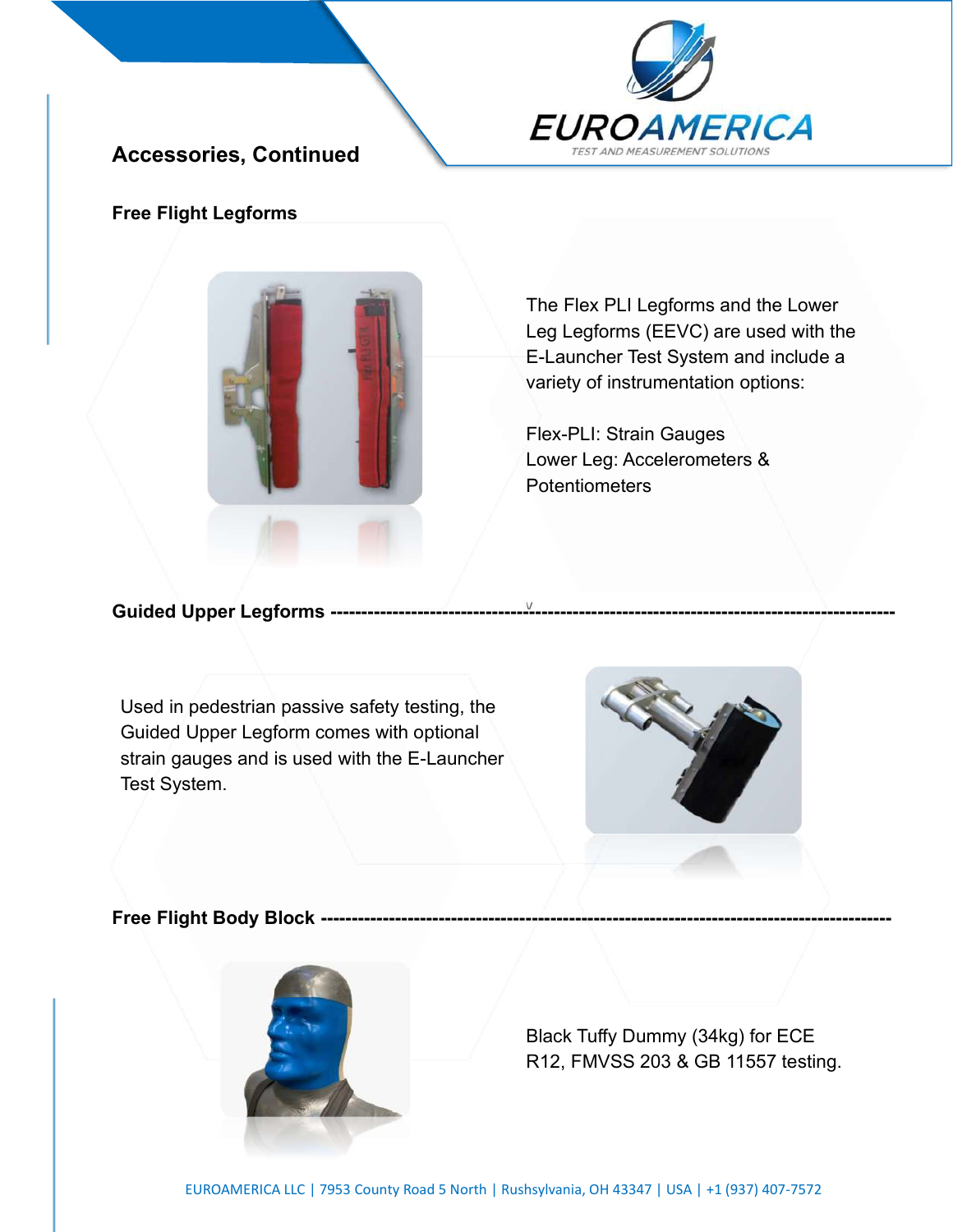

# Accessories, Continued

### Guided Headforms

Guided headforms for use in ECE R12, FMVSS 201/203 and GB 11557 testing. Offered in Adult & Child sizes:

ADULT: 1 x 165 mm diameter, 6.8 kg, free run of 400 mm, made of aluminum

CHILD: 1 x 128 mm diameter, 2.7 kg, free run of 300 mm, made of aluminum



### Pendulum R21 -----------



Pendulum for ECE R21 testing.

v

Mass: 6.8 kg Instrumentation: (2) Uniaxial Accels Encoder, Anti-Rebound Brake, Auxiliary **Trolley** 

#### **Ejection Mitigation -----------**

Linear guided headforms and extra guidance system.

Mass: 18kg (Headform) Free guided run of 450 mm